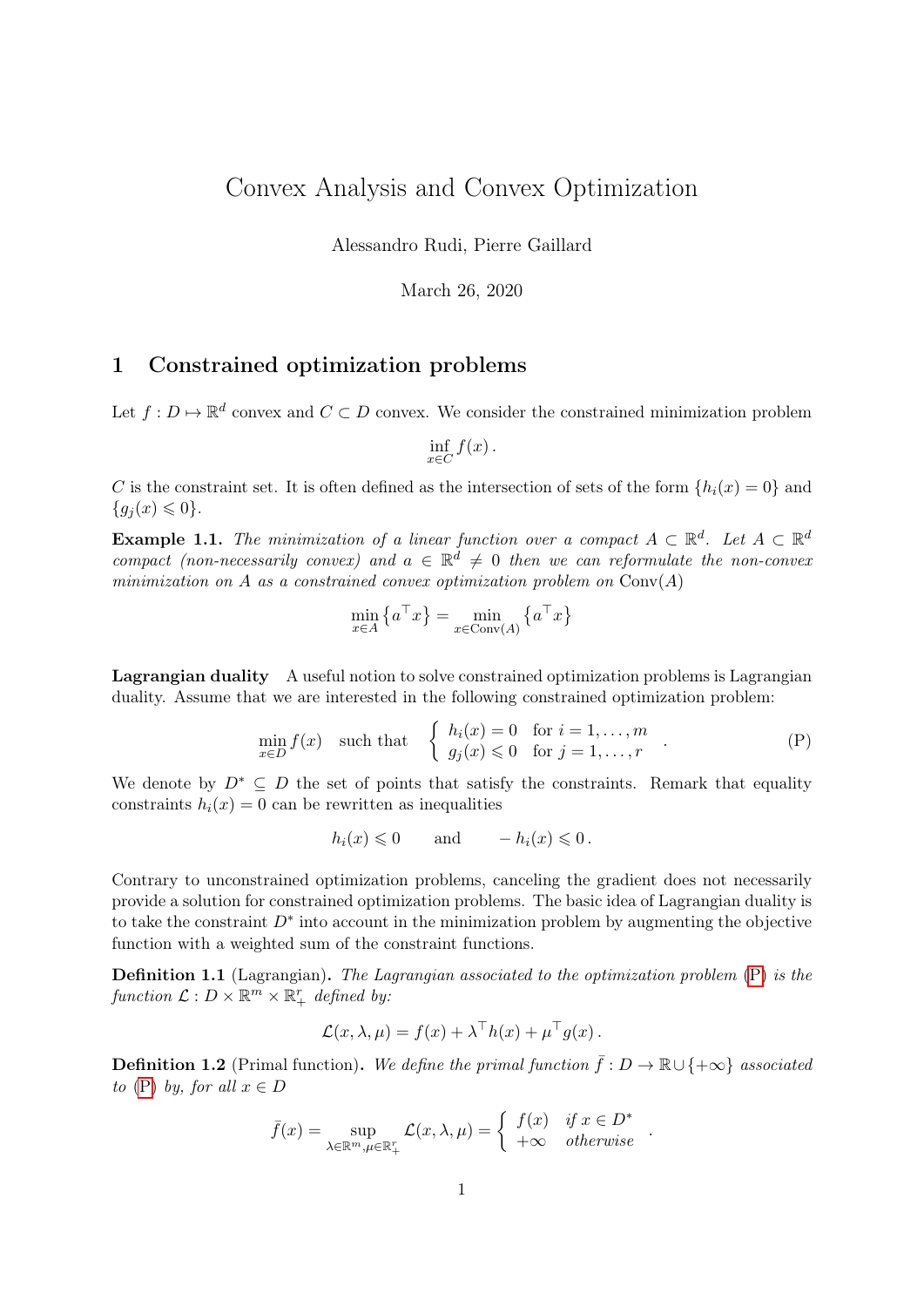With these definitions, we remark that the optimization problem  $(P)$  can be re-written by using the primal function without the constraints

$$
\inf_{x \in D^*} f(x) = \inf_{x \in D} \bar{f}(x)
$$
  
= 
$$
\inf_{x \in D} \sup_{\lambda \in \mathbb{R}^m, \mu \in \mathbb{R}_+^r} \mathcal{L}(x, \lambda, \mu).
$$
 (Primal problem)

This optimization problem is thus called the Primal problem.

The *Dual problem* is obtained by exchanging inf and sup in the primal problem.

$$
\sup_{\lambda \in \mathbb{R}^m, \mu \in \mathbb{R}_+^r} f^*(\lambda, \mu) = \sup_{\lambda \in \mathbb{R}^m, \mu \in \mathbb{R}_+^r} \inf_{x \in D} \mathcal{L}(x, \lambda, \mu),
$$
 (Dual problem)

where  $f^*: (\lambda, \mu) \mapsto \inf_{x \in D} \mathcal{L}(x, \lambda, \mu)$  is the dual function. If f is convex this function is concave. Remark that the dual of the dual is the primal.

The denote by  $D^* = \{x \in D : \bar{f}(x) < \infty\}$  the admissibility domain of the primal. Similarly we denote by  $C^* = \{(\lambda, \mu) \in \mathbb{R}^m \times \mathbb{R}_+^r : f^*(\lambda, \mu) > -\infty\}$  the admissibility domain of the dual. If there is no solution to the optimization problem [\(P\)](#page-0-0) then  $D^* = \emptyset$ . If the problem is unbounded then  $C^* = \emptyset$ .

Link between the primal and the dual problems If they are not necessarily identical the primal and the dual problems have strong relationship. For any  $(\lambda, \mu)$ ,  $f^*(\lambda, \mu)$  provides a lower bound on the solution of [\(P\)](#page-0-0). The dual problem finds the best lower bound.

**Proposition 1.1** (Weak duality principle). We have the inequality

$$
d^*:=\sup_{\lambda\in\mathbb{R}^m,\mu\in\mathbb{R}_+^r}\inf_{x\in D}\mathcal{L}(x,\lambda,\mu)\leqslant\inf_{x\in D}\sup_{\lambda\in\mathbb{R}^m,\mu\in\mathbb{R}_+^r}\mathcal{L}(x,\lambda,\mu):=p^*\,.
$$

Therefore, the solution of the dual problem is always smaller than the solution of the primal. A good mnemonic to remember this inequality is "the largest dwarf is always smaller than the smallest giant".

Definition 1.3 (Dual gap and strong duality). The dual gap of the optimization problem is the difference between the primal and dual solutions:  $p^* - d^* \geq 0$ . We say that there is strong duality if  $p^* = d^*$ .

If the duality gap is non-zero, the solutions of the primal and the dual problems are not really related. But when there is no gap, we say that there is strong duality. The two problems are equivalent (they share the same solutions). In this case, the existence of the solutions are related with the existence of saddle points of the Lagrangian. It is worth emphasizing that strong duality does not always holds.

When is there strong duality? Sometimes the dual problem is easier to solve than the primal problem. It is then useful to know if there is strong duality.

**Definition 1.4** (Slater's condition). There exists a point  $x_0 \in D$  strictly feasible

 $\exists x_0 \in D$  such that  $\left\{ \begin{array}{ll} \forall 1 \leq i \leq m & h_i(x) = 0 \\ \forall 1 \leq i \leq m, & g_i(x) \leq 0 \end{array} \right.$  $\forall 1 \leqslant i \leqslant m$   $n_i(x) = 0$ <br> $\forall 1 \leqslant j \leqslant r$   $g_j(x) < 0$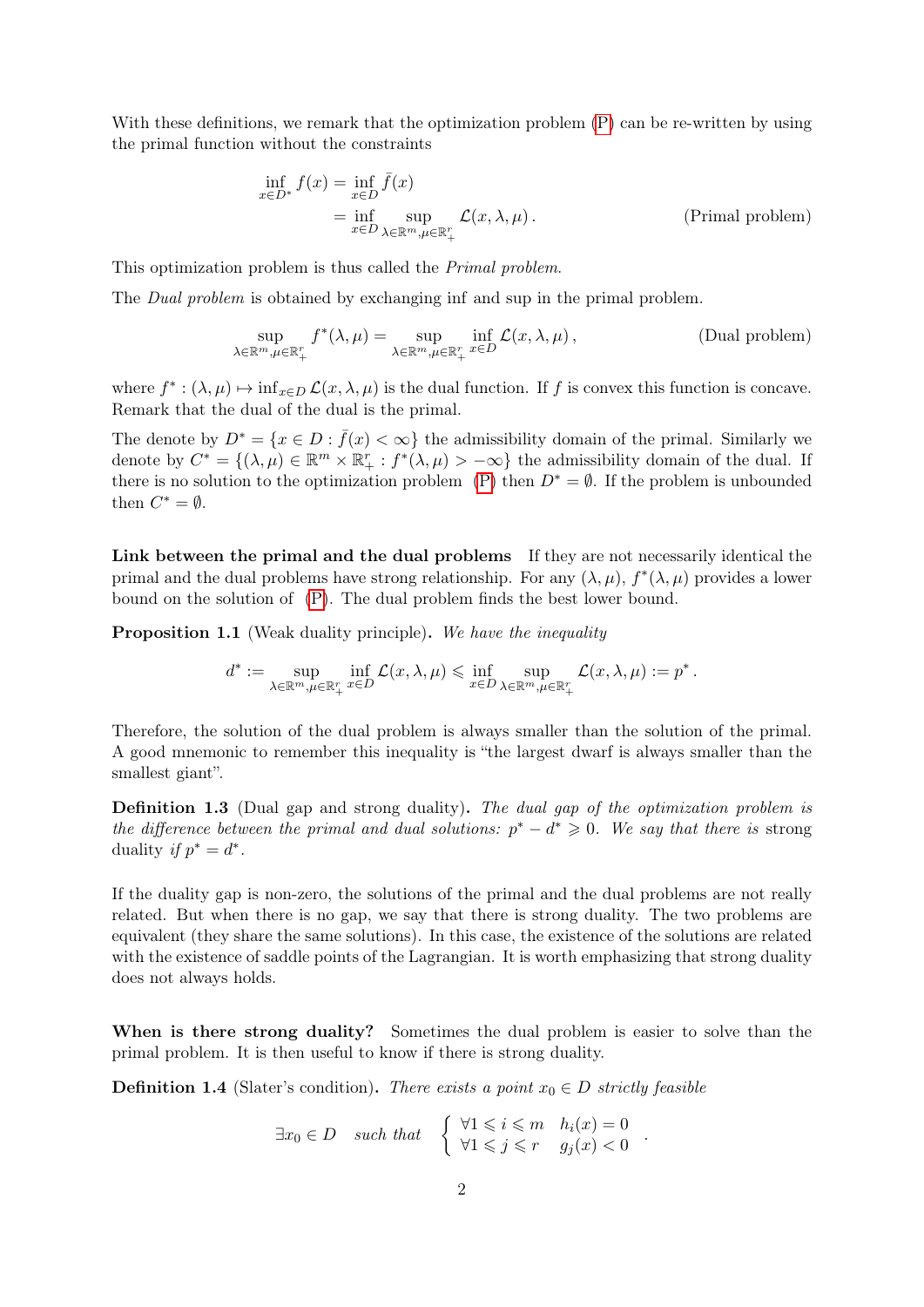<span id="page-2-0"></span>**Theorem 1.2** (Strong duality). If the optimization problem  $(P)$  is convex: i.e.,

- $f$  and D are convex,
- the equality constraint functions  $h_i$  are affine
- the inequality constraint functions  $g_j$  are convex

and if Slater's condition holds than there is strong duality  $(p^* = d^*)$ .

In this case, we can solve the dual problem to find a solution of the primal problem.

Example 1.2. Let us compute the dual of the following linear programing problem over the set  $D=\mathbb{R}^d_+$ 

$$
\min_{x \geqslant 0: Ax = b} c^{\top} x \,,
$$

where A is a  $m \times d$  matrix and  $b \in \mathbb{R}^m$ . The constraints can be written as  $Ax - b = 0$ . We can thus define the Lagrangian  $\mathcal{L}: (x, \lambda) \in \mathbb{R}_+^d \times \mathbb{R} \to c^\top x + \lambda^\top (b - Ax)$  and re-write the primal problem with the Lagrangian

$$
\min_{x \geqslant 0: \ Ax = b} c^{\top} x = \min_{x \geqslant 0} \sup_{\lambda \in \mathbb{R}^m} \left\{ c^{\top} x + \lambda^{\top} (b - Ax) \right\} \n= \min_{x \geqslant 0} \sup_{\lambda \in \mathbb{R}^m} \left\{ b^{\top} \lambda + x^{\top} (c - A^{\top} \lambda) \right\}.
$$

By Slaters condition (the problem is convex since the objective function is convex and the equality constraints are affine), there is strong duality. We can thus swap the min and the sup, we get

$$
\min_{x \geqslant 0, \ Ax = b} c^{\top} x = \sup_{\lambda \in \mathbb{R}^m} \min_{x \geqslant 0} \left\{ b^{\top} \lambda + x^{\top} (c - A^{\top} \lambda) \right\}
$$
\n
$$
= \sup_{\lambda \in \mathbb{R}^m : A^{\top} \lambda \leqslant c} \left\{ b^{\top} \lambda \right\}.
$$

The latter is the dual formulation of the problem.

Optimality condition Now, we see conditions that play the same role as canceling the gradients for unconstrained optimization problems. These conditions will be useful to find equations to compute analytically the solution of [\(P\)](#page-0-0).

Assume that the functions f,  $h_i$  and  $g_j$  are all differentiable. Let  $x^*$  and  $(\lambda^*, \mu^*)$  be any primal and dual solutions and assume that there is strong duality (no duality gap). Then, we have

1. By definition  $x^*$  minimizes  $\mathcal{L}(x, \lambda^*, \mu^*)$  over x. Therefore, its gradient must be canceled at  $x^*$ , i.e.,

$$
\nabla f(x^*) + \sum_{i=1}^m \lambda_i^* \nabla h(x^*) + \sum_{j=1}^r \mu_j \nabla g_j(x^*) = 0
$$
 (KKT1)

2. Since  $x^* \in D^*$  and  $(\lambda^*, \mu^*) \in C^*$  are feasible we have

$$
h_i(x^*) = 0 \quad \forall 1 \leq i \leq m
$$
  
\n
$$
g_j(x^*) \leq 0 \quad \forall 1 \leq j \leq r
$$
  
\n
$$
\mu_j^* \geq 0 \quad \forall 1 \leq j \leq r.
$$
  
\n(KKT2)

3. The complementary condition holds

$$
\mu_j^* g_j(x^*) = 0 \quad \forall 1 \leqslant j \leqslant m \,. \tag{KKT3}
$$

Otherwise, we can improve  $\mu^*$  by setting  $\mu_j^* = 0$  since  $g_j(x^*) \leq 0$  and  $(\lambda^*, \mu^*)$  maximizes  $\mathcal{L}(x^*,\lambda,\mu) = f(x^*) + \sum_i \lambda_i h_i(x^*) + \sum_j \mu_j g_j(x^*).$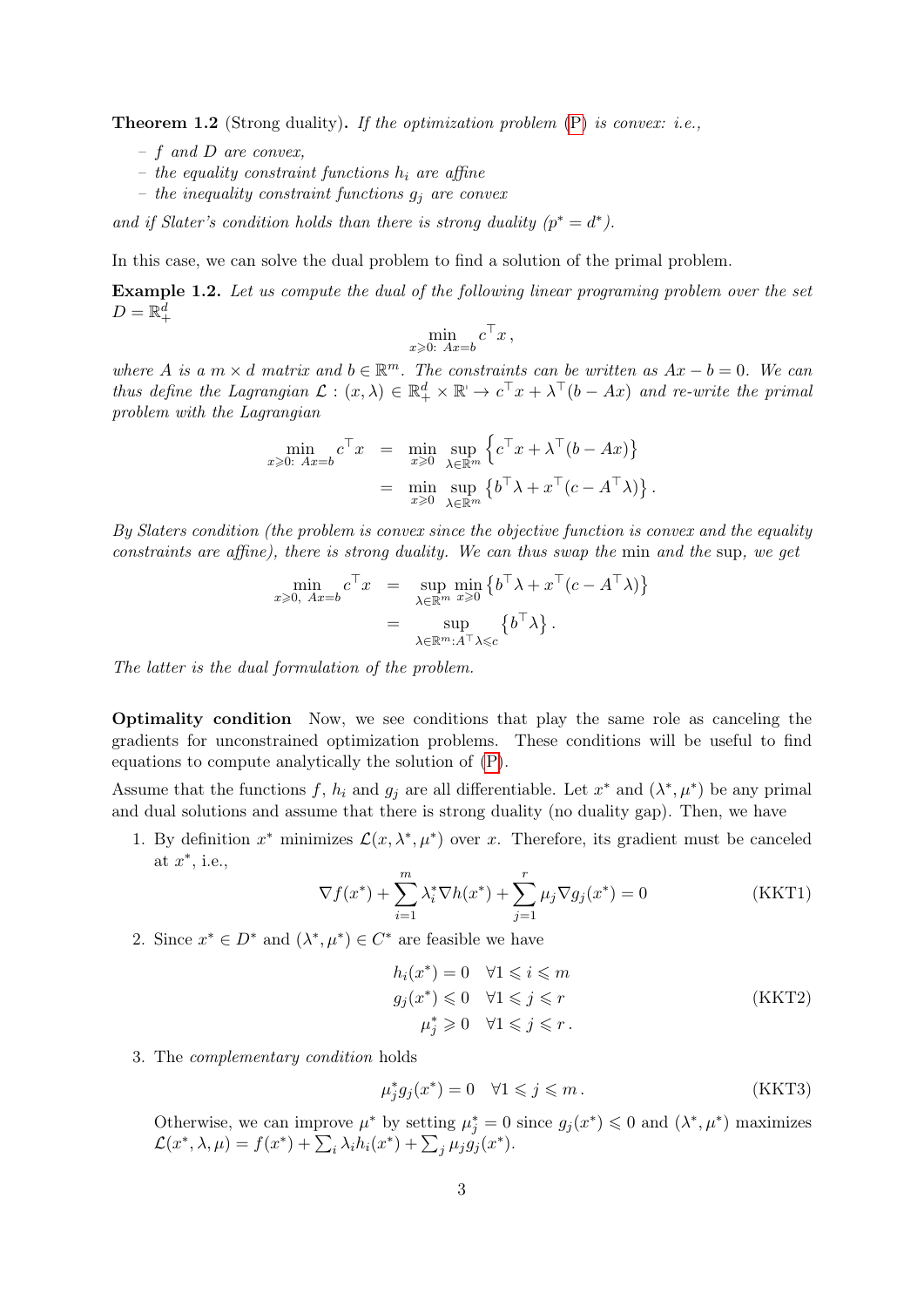These conditions (KKT1-3) are called the Karush-Kuhn-Tucker (KKT) conditions. When the primal problem is convex (see Thm. [1.2\)](#page-2-0) these conditions are also sufficient.

Theorem 1.3. If there is strong duality then

x ∗ is a solution of the primal problem  $x^*$  is a solution of the primal problem  $(\lambda^*, \mu^*)$  is a solution of the dual problem  $\left\{ \begin{array}{c} \Leftrightarrow (KKT) \text{ conditions are satisfied.} \end{array} \right\}$ 

The KKT conditions play an important role in optimization. In some cases, it is possible to solve them analytically. Many optimization methods are conceived for solving the KKT conditions.

### 2 Optimization algorithms for unconstrained convex optimization

In this section we will see two widely used optimization algorithms for the problem of unconstrained optimization. Gradient descent and Stochastic Gradient descent.

Since the goal of minimizing a function  $f : \mathbb{R}^d \to \mathbb{R}$   $(d \in \mathbb{N})$  is to find the point x for which the function has minimum value, the fundamental idea behind gradient descent, consists in starting from a given  $x_0 \in \mathbb{R}^d$  and finding the next point following a descent direction iteratively. In particular we will consider f to be a convex function.

#### 2.1 Gradient descent

Note that when f is differentiable, the gradient of f, denoted by  $\nabla f(x)$  determines the direction of maximum increase of the function in a suitable neighborood of x (and so  $-\nabla f$  determines the direction of maximum decrease of the function). The gradient descent algorithm then reads as follows

$$
x_{t+1} = x_t - \gamma_t \nabla f(x_t), \quad \forall t = 1, \dots, T
$$

where  $x_0$  is denoted starting point and is given (e.g.  $x_0 = 0$ ), and  $\gamma_t$  is denoted as *step-size* and is small enough such that  $-\gamma_t \nabla f(x_t)$  is still a decrease direction in the neighborhood of  $x_t$ .

The choice of  $\gamma_t$  is crucial for the optimization algorithm, indeed a  $\gamma_t$  that is too big, makes the algorithm unstable and possibly diverging, since it follows the direction  $-\nabla f(x_t)$  outside of the region where it is a descent direction. On the other hand if  $\gamma_t$  is too small, the chosen direction is a descent direction, but each step is very short leading to a larger number of steps required to arrive to the minimum solution (with a big impact on the total computational complexity).

In the next theorem we show that there exists a step-size that guarantees the convergence of the solution of the gradient descent algorithm to the minimizer of  $f$  and we characterize how fast gradient descent achieves it.

Convergence of Gradient Descent for strongly convex functions. In this paragraph we assume that  $f$  is strongly convex with gradients that are  $L$ -Lipschitz continuous.

**Definition 2.1** (L-Lipschitz continuous gradients). Let  $L > 0$ . f has L-Lipschitz continuous gradients if for all  $x, y \in \mathbb{R}^d$  the following holds

$$
\|\nabla f(x) - \nabla f(y)\| \leq L\|x - y\|,
$$

When  $f$  is  $L$ -Lipschitz, the following holds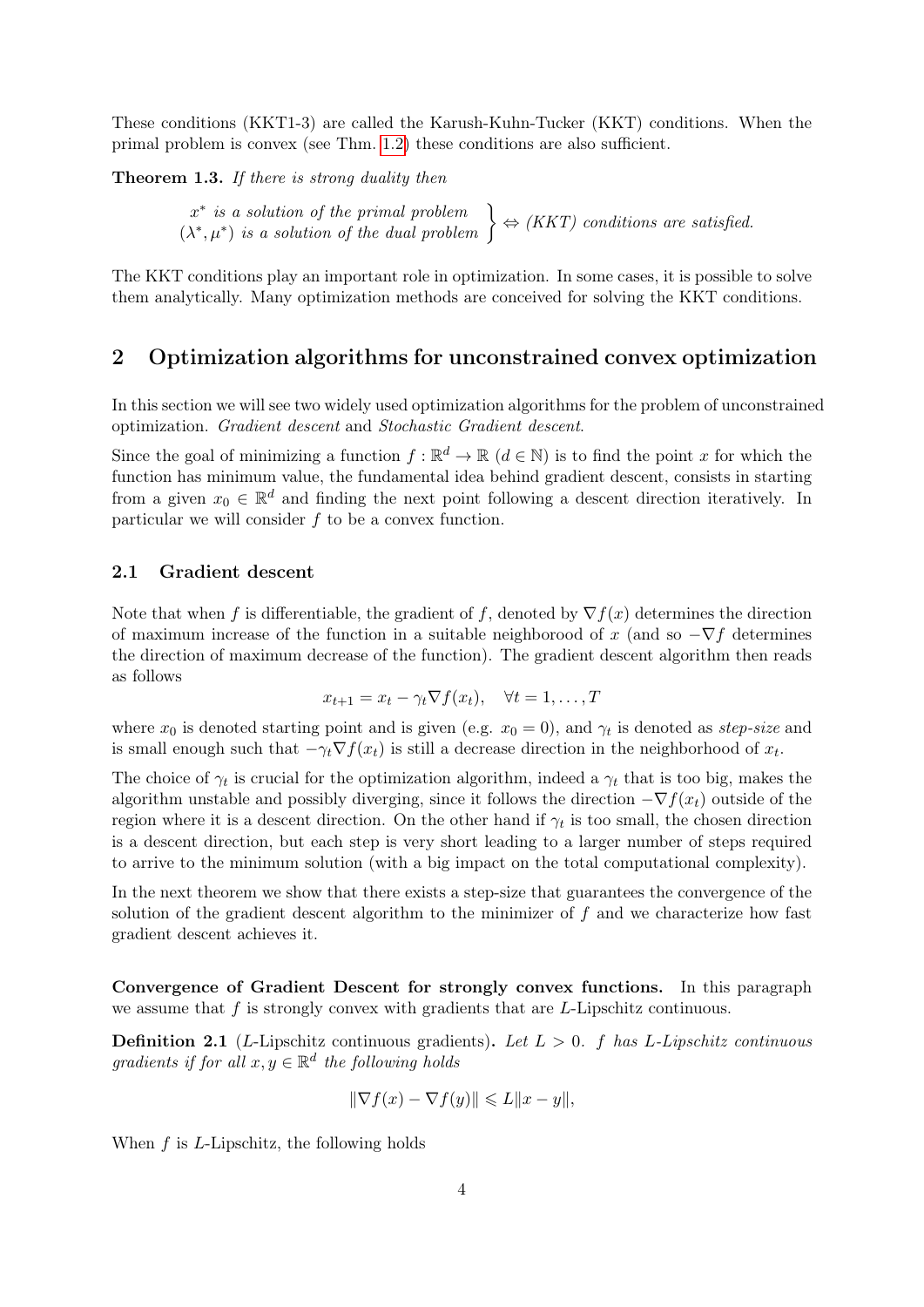**Lemma 2.1.** Let  $L > 0$  and  $f : \mathbb{R}^d \to \mathbb{R}$  be a convex function with L-Lipschitz continuous gradients, then

$$
f(y) \le f(x) + \nabla f(x)^\top (y - x) + L \|y - x\|^2.
$$
 (1)

Proof. By the characterization of differentiable convex functions we have seen in the previous class we have

$$
f(x) - f(y) \geqslant \nabla f(y)^\top (x - y),
$$

from which, by reordering the terms

$$
f(y) \leqslant f(x) + \nabla f(y)^\top (y - x).
$$

By adding and subtracting  $\nabla f(x)^\top (y-x)$ , we have

$$
f(y) \leqslant f(x) + \nabla f(x)^\top (y - x) + (\nabla f(y) - \nabla f(x))^\top (y - x).
$$

Finally, by Cauchy-Schwarz and L-Lipschitzianity of the gradient, we bound the third term of the right hand side of the equation above as

$$
(\nabla f(y) - \nabla f(x))^\top (y - x) \leq \|\nabla f(y) - \nabla f(x)\| \|y - x\| \leq L \|x - y\|^2.
$$

Remark 2.1. By using a different argument it is possible to prove the tighter result

<span id="page-4-1"></span>
$$
f(y) \leq f(x) + \nabla f(x)^\top (y - x) + \frac{L}{2} \|y - x\|^2.
$$
 (2)

We are ready to see that gradient descent satisfies  $f(x_t) < f(x_{t-1})$  when  $\gamma \in (0, 1/L)$ , as proven in the following lemma

**Lemma 2.2** (Gradient descent is a descent algorithm with  $\gamma_t \in (0, 1/L)$ ). Let f be convex and with L-Lipschitz gradients, let  $x_0 \in \mathbb{R}^d$  and  $\gamma_t > 0$ , then

<span id="page-4-0"></span>
$$
f(x_t) \leqslant f(x_{t-1}) - \gamma_t (1 - L\gamma_t) \|\nabla f(x_{t-1})\|^2, \quad \forall \ t \in \mathbb{N}.
$$
 (3)

In particular if  $\gamma_t \in (0, 1/L)$  we have that  $\gamma_t(1 - L\gamma_t) > 0$  and so for all  $t \in \mathbb{N}$ ,

$$
f(x_t) < f(x_{t-1})
$$

whenever  $x_{t-1}$  is not a global optimum, otherwise  $x_t = x_{t-1}$  and  $f(x_t) = f(x_{t-1})$ .

*Proof.* Choose  $\gamma \in (0, 1/L)$ , by applying the lemma above, we have

$$
f(x_t) \leq f(x_{t-1}) + \nabla f(x_{t-1})(x_t - x_{t-1}) + L||x_{t-1} - x_t||^2,
$$

however  $x_t - x_{t-1} = -\nabla f(x_{t-1}),$  then

$$
f(x_t) \leqslant f(x_{t-1}) - \gamma (1 - L\gamma) \|\nabla f(x_{t-1})\|^2.
$$

To conclude, since f is convex and differentiable, note that x is a global optimum iff  $\nabla f(x) = 0$ . By choosing  $\gamma_t \in (0, 1/L)$  we ensure that  $\gamma(1 - L\gamma) > 0$ , so if  $x_{t-1}$  is not a global optimum, then  $\gamma_t(1 - L\gamma_t)\|\nabla f(x_{t-1})\|^2 > 0$ , that implies  $f(x_t) < f(x_{t-1})$ . If  $x_{t-1}$  is a global optimum, then  $\nabla f(x_{t-1}) = 0$ , so

$$
x_t = x_{t-1} - \gamma_t \nabla f(x_{t-1}) = x_{t-1}.
$$

 $\Box$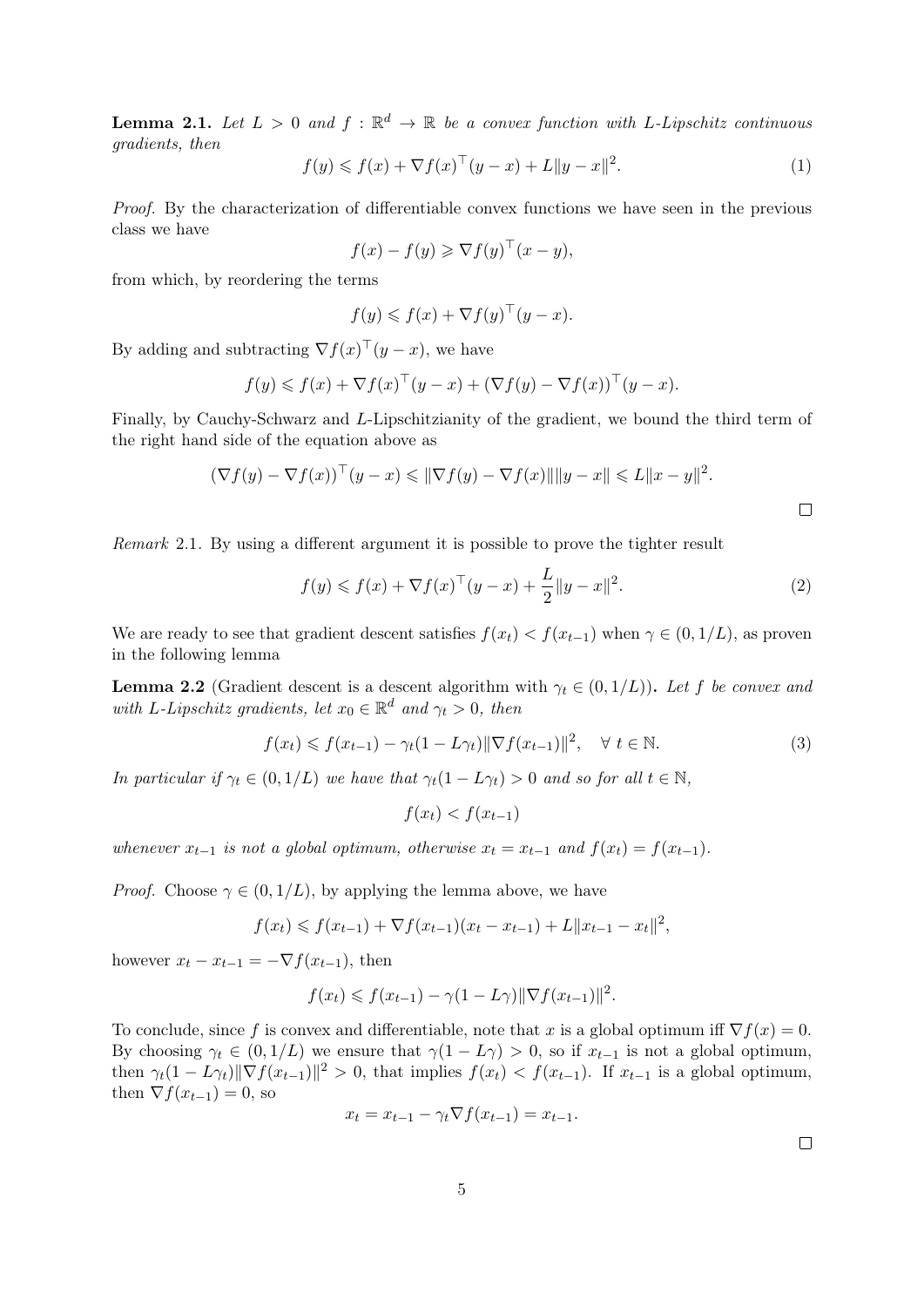To prove the convergence rate of gradient descent in the case of strongly convex functions, we recall from previous class, that, when  $f$  is  $\mu$ -strongly convex, we have

<span id="page-5-0"></span>
$$
f(y) \ge f(x) + \nabla f(x)^\top (y - x) + \frac{\mu}{2} \|x - y\|^2.
$$
 (4)

We are going to use this property in the next theorem

**Theorem 2.3.** Let  $f : \mathbb{R}^d \to \mathbb{R}$  be a  $\mu$ -strongly convex function with L-Lipschitz continuous gradients. Let  $\gamma \in (0, 1/(2L))$  and choose a constant step-size  $\gamma_t = \gamma$  for  $t \in \mathbb{N}$ . Denote by  $x^*$ the global optimum of f, let  $x_0 \in \mathbb{R}^d$  and  $T \in \mathbb{N}$ , then

<span id="page-5-1"></span>
$$
||x_T - x^*||^2 \leq (1 - \alpha \mu)^T ||x_0 - x^*||^2.
$$

Proof. We have

$$
||x_t - x^*||^2 = ||x_{t-1} - \gamma \nabla f(x_{t-1}) - x^*||^2
$$
\n(5)

$$
= \|x_{t-1} - x^*\|^2 - 2\gamma \nabla f(x_{t-1})^\top (x_{t-1} - x^*) + \gamma^2 \|\nabla f(x_{t-1})\|^2. \tag{6}
$$

However by strong convexity of f, reordering Eq. [\(4\)](#page-5-0) with  $x = x_{t-1}$  and  $y = x^*$ , we have

<span id="page-5-2"></span>
$$
-\nabla f(x_{t-1})^\top (x_{t-1} - x^*) \leqslant f(x_*) - f(x_{t-1}) - \frac{\mu}{2} \|x_{t-1} - x^*\|^2. \tag{7}
$$

By substituting the upper bound for  $-\nabla f(x_{t-1})^\top (x_{t-1} - x^*)$  in Eq. [\(6\)](#page-5-1), we have

$$
||x_t - x^*||^2 \le ||x_{t-1} - x^*||^2 - 2\gamma(f(x_{t-1}) - f(x_*)) - \gamma\mu||x_t - x^*||^2 + \gamma^2||\nabla f(x_{t-1})||^2
$$
  
=  $(1 - \gamma\mu)||x_{t-1} - x^*||^2 - 2\gamma(f(x_{t-1}) - f(x_*)) + \gamma^2||\nabla f(x_{t-1})||^2$ .

By using the fact that Gradient descent is a descent algorithm, see Eq. [\(3\)](#page-4-0), we have

$$
f(x^*) \leq f(x_t) \leq f(x_{t-1}) - \gamma (1 - L\gamma) ||\nabla f(x_{t-1})||^2
$$
,

from which

<span id="page-5-3"></span>
$$
\|\nabla f(x_{t-1})\|^2 \leq \frac{1}{\gamma(1-\gamma L)} (f(x_{t-1}) - f(x^*)).\tag{8}
$$

By applying this result above, and noting that  $(1 - \gamma L)^{-1} \leq 2$  when  $\gamma \leq 1/(2L)$  we have

$$
||x_t - x^*||^2 \leq (1 - \gamma \mu) ||x_{t-1} - x^*||^2 - \gamma \frac{2 - 2L\gamma - 1}{1 - L\gamma} (f(x_{t-1}) - f(x_*)).
$$

Note that when  $\gamma \in (0, 1/(2L))$  we have that  $\gamma \frac{2-2L\gamma-1}{1-L\gamma} > 0$ , then

$$
||x_t - x^*||^2 \le (1 - \gamma \mu) ||x_{t-1} - x^*||^2 - \gamma \frac{2 - 2L\gamma - 1}{1 - L\gamma} (f(x_{t-1}) - f(x_*))
$$
  

$$
\le (1 - \gamma \mu) ||x_{t-1} - x^*||^2,
$$

since  $f(x_{t-1}) \geqslant f(x^*)$  by the fact that  $x^*$  is a global optimum. To conclude, by unrolling the iteration we have

$$
||x_T - x^*||^2 \leq (1 - \gamma \mu) ||x_{T-1} - x^*||^2 \leq \dots \leq (1 - \gamma \mu)^T ||x_0 - x^*||^2.
$$

Remark 2.2. It is possible to extend the result to  $\gamma \in (0, 1/L)$ , by using the tighter inequality [\(2\)](#page-4-1) in Lemma 2 and the resulting tighter statement in the theorem above.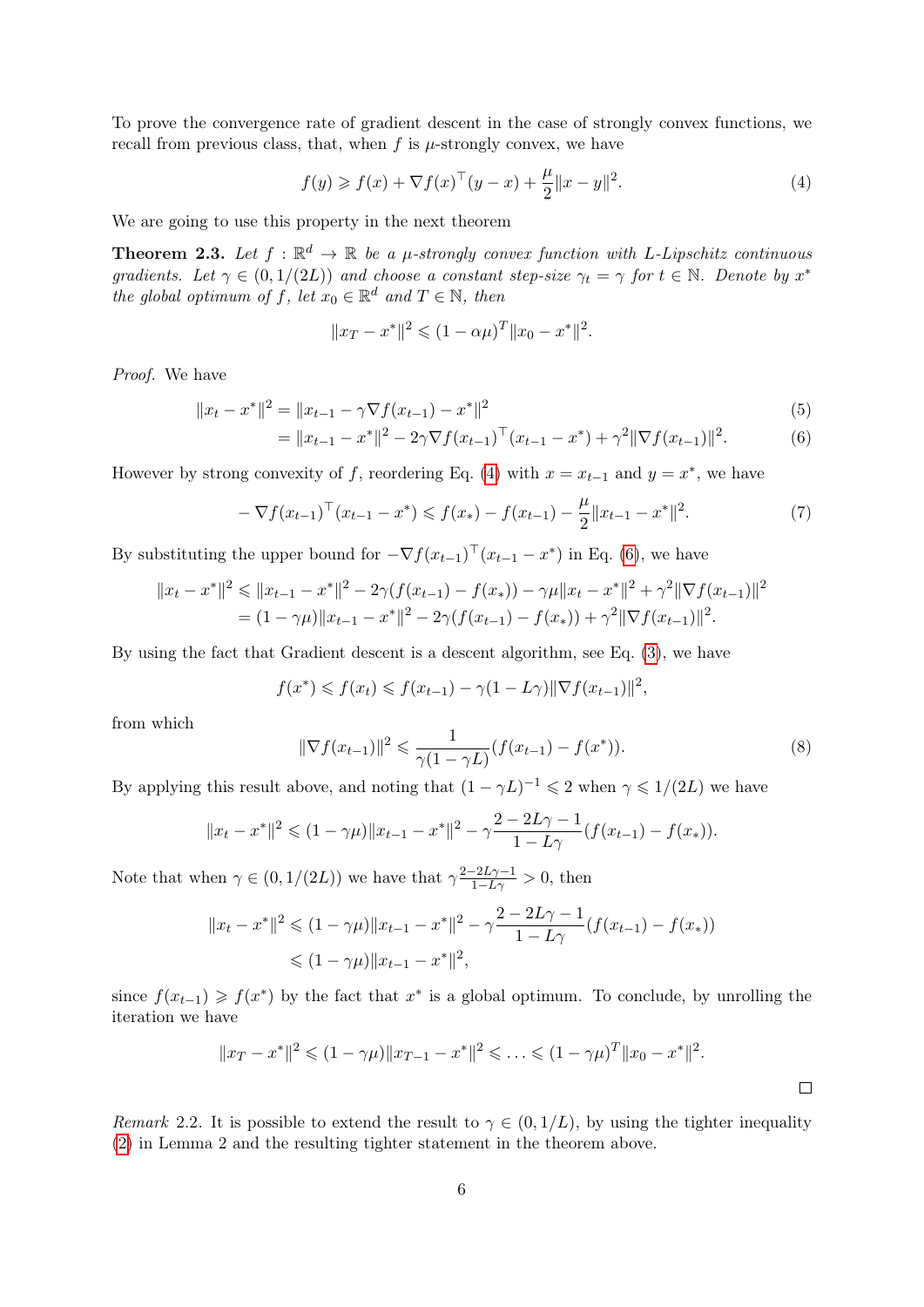#### 2.2 Stochastic Gradient Descent

In this section we deal with Stochastic Gradient Descent. This algorithm is useful to find the global minimum of convex functions of the form

$$
f(x) = \mathbb{E}_{\theta} g(x, \theta)
$$
, where  $\mathbb{E}_{\theta} g(x, \theta) = \int_{\Omega} g(x, \theta) dp(\theta)$ ,

p is a probability distribution over  $\Omega$  and  $g : \mathbb{R}^d \times \Omega \to \mathbb{R}$ . In this context we are not able to evaluate the integral above, but we assume that we are able to sample some  $\theta_t$  from p and to compute the the gradient  $\nabla_x g(x, \theta_i)$ . The algorithm is as follows.

$$
x_t = x_{t-1} - \gamma_t \nabla_x g(x, \theta_t), \quad where \quad \theta_t \sim p,
$$

where  $\gamma_t > 0$  is a sequence of step-sizes,  $x_0$  is given and  $\theta_t$  is independently and identically distributed according to p. Note that, by linearity of the integral  $\nabla f(x) = \mathbb{E}_{\theta} \nabla_x q(x, \theta)$ , so

$$
\mathbb{E}_{\theta_t} x_t = x_{t-1} - \gamma_t \mathbb{E}_{\theta_t} \nabla_x g(x, \theta_t)
$$
  
=  $x_{t-1} - \gamma_t \nabla f(x_{t-1}).$ 

Then in expectation stochastic gradient descent seems to behave like gradient descent. Let's analyze this property more in detail with the following theorem. First we define the variance of the of the estimator of the gradient as

$$
\sigma^{2}(x) = \mathbb{E}_{\theta} \|\nabla f(x) - \nabla_{x} g(x, \theta)\|^{2}.
$$

**Theorem 2.4.** Assuming that  $f : \mathbb{R}^d \to \mathbb{R}$  is  $\mu$ -strongly convex and with L-Lipschitz continuous gradients. Let  $\gamma_t = \gamma$  for  $t \in \mathbb{N}$ , with  $\gamma \in (0, 1/(2L))$ . Assume that there exists  $\sigma^2$  such that  $\sigma^2(x) \leq \sigma^2$  for all  $x \in \mathbb{R}^d$ , we have that

$$
\mathbb{E}_{\theta_1,\dots,\theta_T} \|x_T - x^*\|^2 \leq (1 - \mu \gamma)^T \|x_0 - x^*\|^2 + \frac{\gamma}{\mu} \sigma^2.
$$

*Proof.* Denote by  $\zeta_t$  the random variable  $\zeta_t = \nabla f(x_{t-1}) - \nabla_{\theta_t} g(x_{t-1}, \theta_t)$ . Note that in particular, that

$$
\mathbb{E}_{\theta_t} \zeta_t = 0,
$$

since  $x_{t-1}$  does not depend on  $\theta_t$ , moreover  $\mathbb{E}_{\theta_t} ||\zeta_t||^2 = \sigma^2(x_{t-1}) \leq \sigma^2$ . Analogously to the proof for gradient descent we have

$$
\mathbb{E}_{\theta_1,\dots,\theta_t}[\|x_t - x^*\|^2] = \mathbb{E}_{\theta_1,\dots,\theta_t} \Big[ \|x_{t-1} - x^* - \gamma_t \nabla f(x_{t-1}) + \gamma_t \zeta_t \|^2 \Big] \n= \mathbb{E}_{\theta_1,\dots,\theta_t} \Big[ \|x_{t-1} - x^*\|^2 - 2\gamma_t \nabla f(x_{t-1})^\top (x_{t-1} - x^*) + \gamma_t^2 \|\nabla f(x_{t-1})\|^2 + \n+ 2\gamma_t (x_{t-1} - x^* - \gamma_t \nabla f(x_{t-1}))^\top \zeta_t + \gamma_t^2 \|\zeta_t\|^2 \Big] \n= \mathbb{E}_{\theta_1,\dots,\theta_{t-1}} \Big[ \|x_{t-1} - x^*\|^2 - 2\gamma_t \nabla f(x_{t-1})^\top (x_{t-1} - x^*) + \gamma_t^2 \|\nabla f(x_{t-1})\|^2 + \n+ 2\gamma_t (x_{t-1} - x^* - \gamma_t \nabla f(x_{t-1}))^\top \mathbb{E}_{\theta_t} \zeta_t + \gamma_t^2 \mathbb{E}_{\theta_t} \|\zeta_t\|^2 \Big] \n= \mathbb{E}_{\theta_1,\dots,\theta_{t-1}} \Big[ \|x_{t-1} - x^*\|^2 - 2\gamma_t \nabla f(x_{t-1})^\top (x_{t-1} - x^*) + \gamma_t^2 \|\nabla f(x_{t-1})\|^2 + \gamma_t^2 \mathbb{E}_{\theta_t} \|\zeta_t\|^2 \Big] \n\leq \mathbb{E}_{\theta_1,\dots,\theta_{t-1}} \Big[ \|x_{t-1} - x^*\|^2 - 2\gamma_t \nabla f(x_{t-1})^\top (x_{t-1} - x^*) + \gamma_t^2 \|\nabla f(x_{t-1})\|^2 \Big] + \gamma_t^2 \sigma^2.
$$